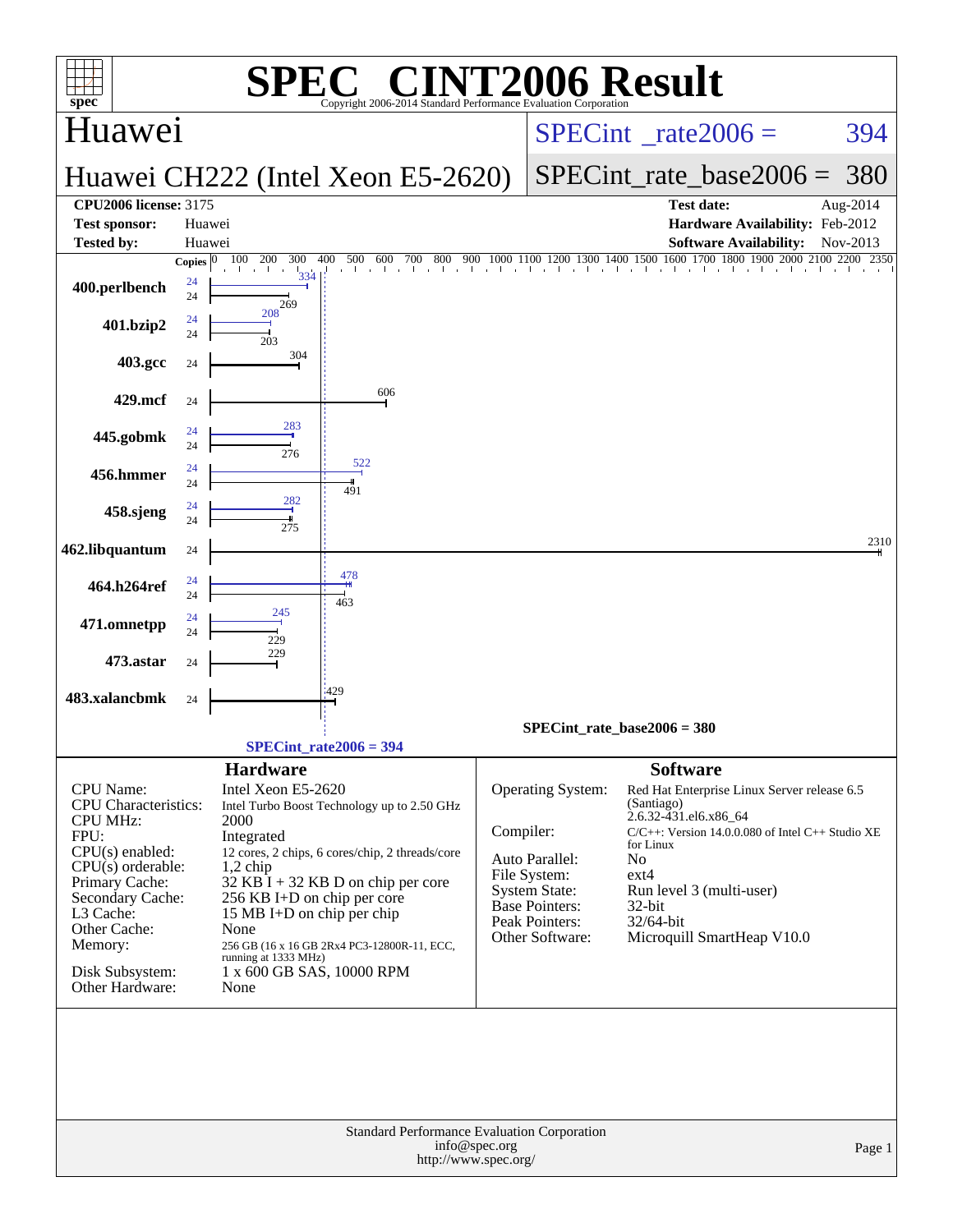

#### Huawei

#### SPECint rate $2006 = 394$

#### Huawei CH222 (Intel Xeon E5-2620)

### [SPECint\\_rate\\_base2006 =](http://www.spec.org/auto/cpu2006/Docs/result-fields.html#SPECintratebase2006) 380

#### **[CPU2006 license:](http://www.spec.org/auto/cpu2006/Docs/result-fields.html#CPU2006license)** 3175 **[Test date:](http://www.spec.org/auto/cpu2006/Docs/result-fields.html#Testdate)** Aug-2014

**[Test sponsor:](http://www.spec.org/auto/cpu2006/Docs/result-fields.html#Testsponsor)** Huawei **[Hardware Availability:](http://www.spec.org/auto/cpu2006/Docs/result-fields.html#HardwareAvailability)** Feb-2012 **[Tested by:](http://www.spec.org/auto/cpu2006/Docs/result-fields.html#Testedby)** Huawei **[Software Availability:](http://www.spec.org/auto/cpu2006/Docs/result-fields.html#SoftwareAvailability)** Nov-2013

#### **[Results Table](http://www.spec.org/auto/cpu2006/Docs/result-fields.html#ResultsTable)**

|                    | <b>Base</b>   |                |       |                |                 |                                                                                                          |       | <b>Peak</b>   |                |              |                |              |                |              |
|--------------------|---------------|----------------|-------|----------------|-----------------|----------------------------------------------------------------------------------------------------------|-------|---------------|----------------|--------------|----------------|--------------|----------------|--------------|
| <b>Benchmark</b>   | <b>Copies</b> | <b>Seconds</b> | Ratio | <b>Seconds</b> | Ratio           | <b>Seconds</b>                                                                                           | Ratio | <b>Copies</b> | <b>Seconds</b> | <b>Ratio</b> | <b>Seconds</b> | <b>Ratio</b> | <b>Seconds</b> | <b>Ratio</b> |
| 400.perlbench      | 24            | 871            | 269   | 869            | <b>270</b>      | 874                                                                                                      | 268   | 24            | 709            | 331          | 702            | 334          | 700            | 335          |
| 401.bzip2          | 24            | 1141           | 203   | 1138           | 203             | 1143                                                                                                     | 203   | 24            | 1116           | 208          | 1116           | 208          | 1115           | 208          |
| $403.\mathrm{gcc}$ | 24            | 632            | 305   | 636            | 304             | 636                                                                                                      | 304   | 24            | 632            | 305          | 636            | 304          | 636            | 304          |
| $429$ .mcf         | 24            | 361            | 606   | 361            | 606             | 362                                                                                                      | 605   | 24            | 361            | 606          | 361            | 606          | 362            | 605          |
| $445$ .gobmk       | 24            | 912            | 276   | 911            | 27 <sub>6</sub> | 915                                                                                                      | 275   | 24            | 892            | 282          | 891            | 283          | 881            | 286          |
| 456.hmmer          | 24            | 456            | 491   | 462            | 484             | 454                                                                                                      | 493   | 24            | 429            | 522          | 429            | 522          | 430            | 520          |
| $458$ .sjeng       | 24            | 1038           | 280   | 1061           | 274             | 1057                                                                                                     | 275   | 24            | 1022           | 284          | 1034           | 281          | 1029           | 282          |
| 462.libquantum     | 24            | 215            | 2310  | 216            | 2300            | 215                                                                                                      | 2310  | 24            | 215            | 2310         | 216            | 2300         | 215            | 2310         |
| 464.h264ref        | 24            | 1149           | 462   | 1148           | 463             | 1147                                                                                                     | 463   | 24            | 1135           | 468          | 1099           | 483          | 1111           | 478          |
| 471.omnetpp        | 24            | 656            | 229   | 655            | 229             | 656                                                                                                      | 229   | 24            | 615            | 244          | 613            | 245          | 613            | 245          |
| $473$ . astar      | 24            | 739            | 228   | 734            | 229             | 735                                                                                                      | 229   | 24            | 739            | 228          | 734            | 229          | 735            | <u>229</u>   |
| 483.xalancbmk      | 24            | 386            | 429   | 383            | 432             | 388                                                                                                      | 427   | 24            | 386            | 429          | 383            | 432          | 388            | 427          |
|                    |               |                |       |                |                 | Results appear in the order in which they were run. Bold underlined text indicates a median measurement. |       |               |                |              |                |              |                |              |

#### **[Submit Notes](http://www.spec.org/auto/cpu2006/Docs/result-fields.html#SubmitNotes)**

 The numactl mechanism was used to bind copies to processors. The config file option 'submit' was used to generate numactl commands to bind each copy to a specific processor. For details, please see the config file.

#### **[Operating System Notes](http://www.spec.org/auto/cpu2006/Docs/result-fields.html#OperatingSystemNotes)**

Stack size set to unlimited using "ulimit -s unlimited"

#### **[Platform Notes](http://www.spec.org/auto/cpu2006/Docs/result-fields.html#PlatformNotes)**

 BIOS configuration: Set Power Efficiency Mode to Custom Baseboard Management Controller used to adjust the fan speed to 100% Sysinfo program /spec14/config/sysinfo.rev6818 \$Rev: 6818 \$ \$Date:: 2012-07-17 #\$ e86d102572650a6e4d596a3cee98f191 running on SPECCPU Sat Aug 2 19:28:19 2014 This section contains SUT (System Under Test) info as seen by some common utilities. To remove or add to this section, see: <http://www.spec.org/cpu2006/Docs/config.html#sysinfo> From /proc/cpuinfo model name : Intel(R) Xeon(R) CPU E5-2620 0 @ 2.00GHz 2 "physical id"s (chips) 24 "processors" cores, siblings (Caution: counting these is hw and system dependent. The following excerpts from /proc/cpuinfo might not be reliable. Use with Continued on next page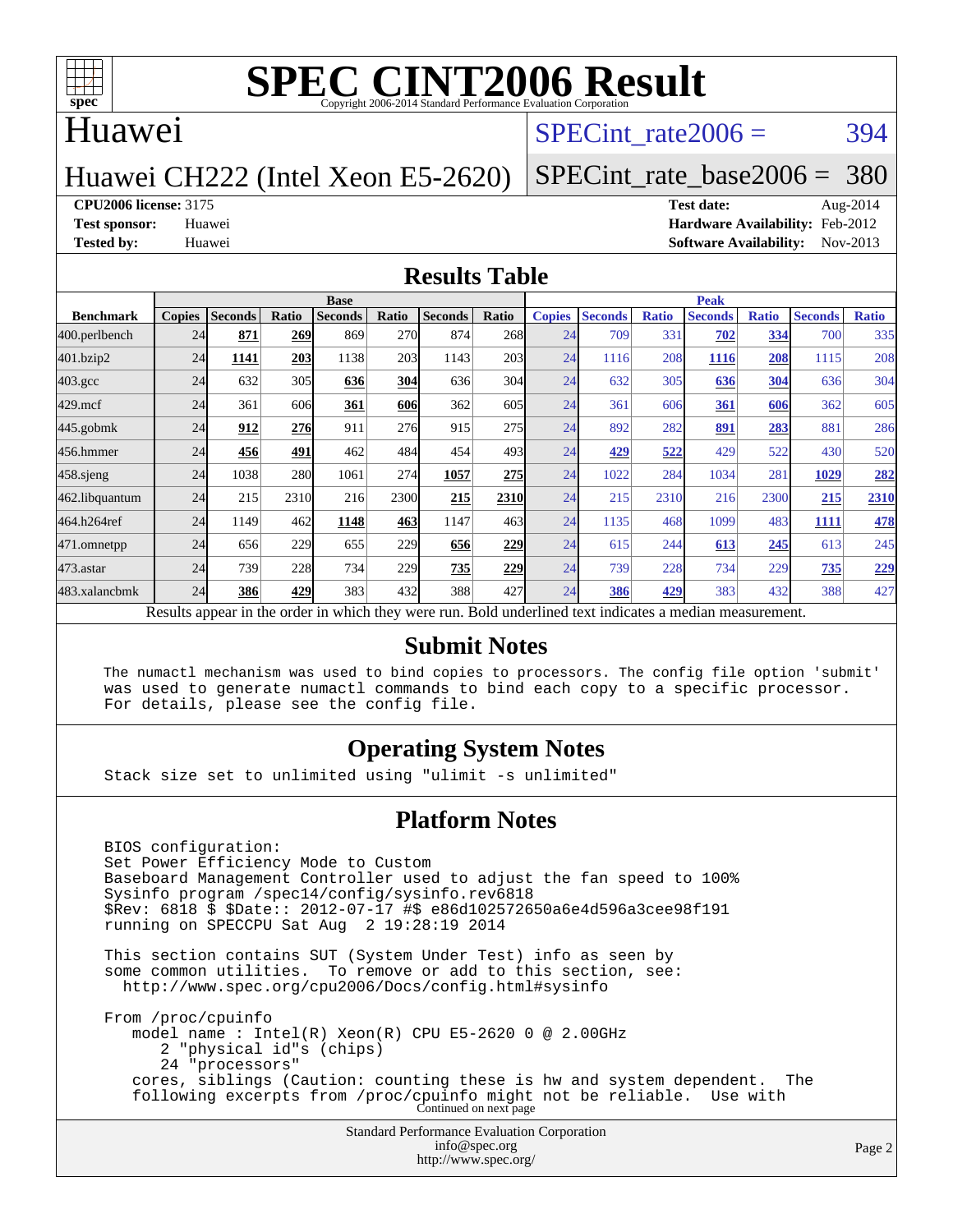

#### Huawei

SPECint rate $2006 = 394$ 

Huawei CH222 (Intel Xeon E5-2620)

[SPECint\\_rate\\_base2006 =](http://www.spec.org/auto/cpu2006/Docs/result-fields.html#SPECintratebase2006) 380

**[CPU2006 license:](http://www.spec.org/auto/cpu2006/Docs/result-fields.html#CPU2006license)** 3175 **[Test date:](http://www.spec.org/auto/cpu2006/Docs/result-fields.html#Testdate)** Aug-2014 **[Test sponsor:](http://www.spec.org/auto/cpu2006/Docs/result-fields.html#Testsponsor)** Huawei **[Hardware Availability:](http://www.spec.org/auto/cpu2006/Docs/result-fields.html#HardwareAvailability)** Feb-2012 **[Tested by:](http://www.spec.org/auto/cpu2006/Docs/result-fields.html#Testedby)** Huawei **[Software Availability:](http://www.spec.org/auto/cpu2006/Docs/result-fields.html#SoftwareAvailability)** Nov-2013

#### **[Platform Notes \(Continued\)](http://www.spec.org/auto/cpu2006/Docs/result-fields.html#PlatformNotes)**

 caution.) cpu cores : 6 siblings : 12 physical 0: cores 0 1 2 3 4 5 physical 1: cores 0 1 2 3 4 5 cache size : 15360 KB From /proc/meminfo MemTotal: 264478184 kB HugePages\_Total: 0<br>Hugepagesize: 2048 kB Hugepagesize: /usr/bin/lsb\_release -d Red Hat Enterprise Linux Server release 6.5 (Santiago) From /etc/\*release\* /etc/\*version\* redhat-release: Red Hat Enterprise Linux Server release 6.5 (Santiago) system-release: Red Hat Enterprise Linux Server release 6.5 (Santiago) system-release-cpe: cpe:/o:redhat:enterprise\_linux:6server:ga:server uname -a: Linux SPECCPU 2.6.32-431.el6.x86\_64 #1 SMP Sun Nov 10 22:19:54 EST 2013 x86\_64 x86\_64 x86\_64 GNU/Linux run-level 3 Aug 2 19:25 SPEC is set to: /spec14 Filesystem Type Size Used Avail Use% Mounted on<br>
/dev/sda2 ext4 543G 41G 475G 8% / 41G 475G Additional information from dmidecode: BIOS Insyde Corp. RMIBV379 03/19/2014 Memory: 16x Hynix HMT42GR7MFR4C-PB 16 GB 1333 MHz 2 rank 8x NO DIMM NO DIMM (End of data from sysinfo program)

#### **[General Notes](http://www.spec.org/auto/cpu2006/Docs/result-fields.html#GeneralNotes)**

Environment variables set by runspec before the start of the run: LD\_LIBRARY\_PATH = "/spec14/libs/32:/spec14/libs/64:/spec14/sh"

 Binaries compiled on a system with 1x Core i7-860 CPU + 8GB memory using RedHat EL 6.4 Transparent Huge Pages enabled with: echo always > /sys/kernel/mm/redhat\_transparent\_hugepage/enabled Filesystem page cache cleared with: echo 1> /proc/sys/vm/drop\_caches runspec command invoked through numactl i.e.: numactl --interleave=all runspec <etc>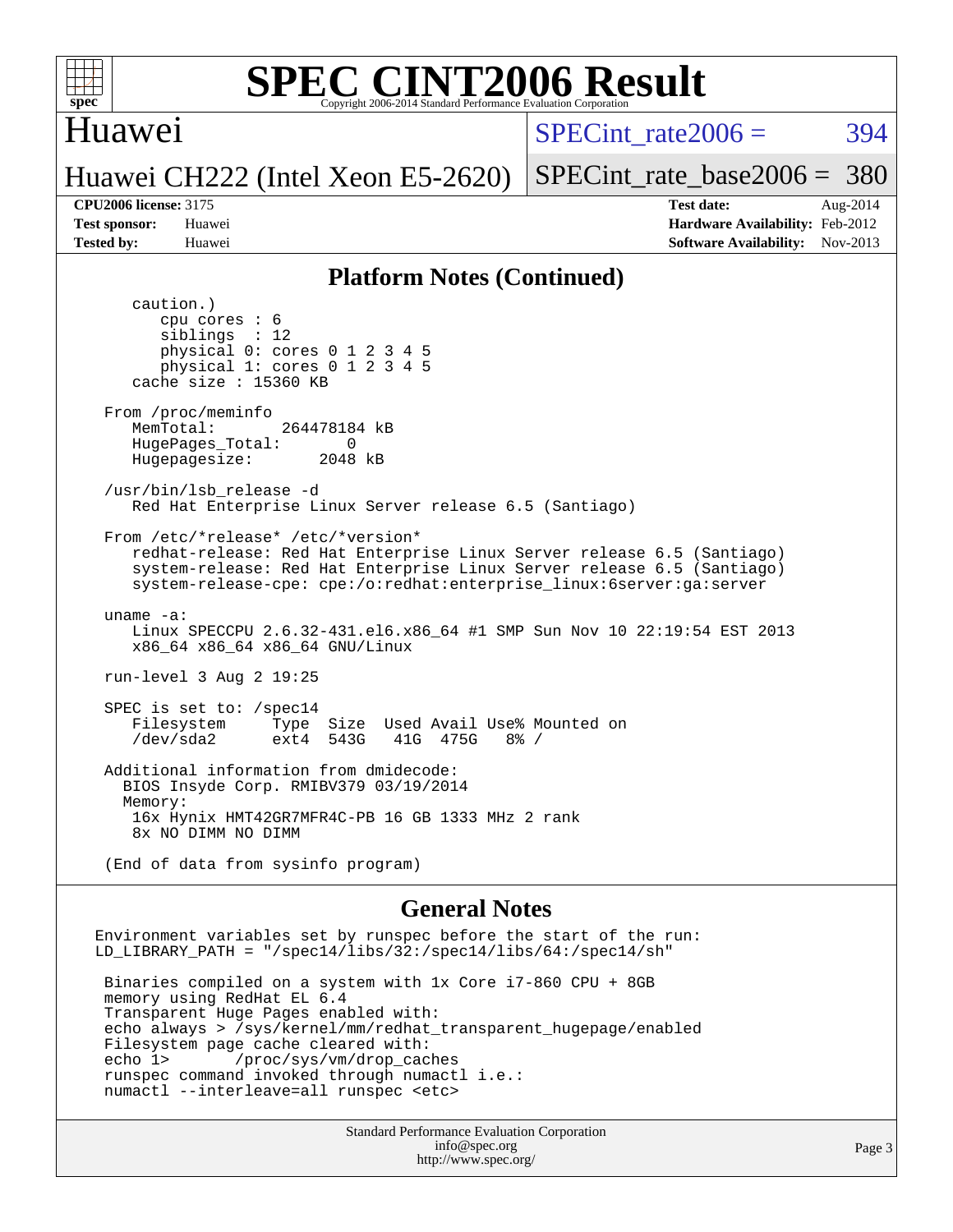

## Huawei

 $SPECTnt_rate2006 = 394$ 

Huawei CH222 (Intel Xeon E5-2620)

[SPECint\\_rate\\_base2006 =](http://www.spec.org/auto/cpu2006/Docs/result-fields.html#SPECintratebase2006) 380 **[CPU2006 license:](http://www.spec.org/auto/cpu2006/Docs/result-fields.html#CPU2006license)** 3175 **[Test date:](http://www.spec.org/auto/cpu2006/Docs/result-fields.html#Testdate)** Aug-2014

**[Test sponsor:](http://www.spec.org/auto/cpu2006/Docs/result-fields.html#Testsponsor)** Huawei **[Hardware Availability:](http://www.spec.org/auto/cpu2006/Docs/result-fields.html#HardwareAvailability)** Feb-2012 **[Tested by:](http://www.spec.org/auto/cpu2006/Docs/result-fields.html#Testedby)** Huawei **[Software Availability:](http://www.spec.org/auto/cpu2006/Docs/result-fields.html#SoftwareAvailability)** Nov-2013

### **[Base Compiler Invocation](http://www.spec.org/auto/cpu2006/Docs/result-fields.html#BaseCompilerInvocation)**

[C benchmarks](http://www.spec.org/auto/cpu2006/Docs/result-fields.html#Cbenchmarks):  $\text{icc}$   $-\text{m32}$ 

[C++ benchmarks:](http://www.spec.org/auto/cpu2006/Docs/result-fields.html#CXXbenchmarks) [icpc -m32](http://www.spec.org/cpu2006/results/res2014q3/cpu2006-20140807-30827.flags.html#user_CXXbase_intel_icpc_4e5a5ef1a53fd332b3c49e69c3330699)

#### **[Base Portability Flags](http://www.spec.org/auto/cpu2006/Docs/result-fields.html#BasePortabilityFlags)**

 400.perlbench: [-DSPEC\\_CPU\\_LINUX\\_IA32](http://www.spec.org/cpu2006/results/res2014q3/cpu2006-20140807-30827.flags.html#b400.perlbench_baseCPORTABILITY_DSPEC_CPU_LINUX_IA32) 462.libquantum: [-DSPEC\\_CPU\\_LINUX](http://www.spec.org/cpu2006/results/res2014q3/cpu2006-20140807-30827.flags.html#b462.libquantum_baseCPORTABILITY_DSPEC_CPU_LINUX) 483.xalancbmk: [-DSPEC\\_CPU\\_LINUX](http://www.spec.org/cpu2006/results/res2014q3/cpu2006-20140807-30827.flags.html#b483.xalancbmk_baseCXXPORTABILITY_DSPEC_CPU_LINUX)

### **[Base Optimization Flags](http://www.spec.org/auto/cpu2006/Docs/result-fields.html#BaseOptimizationFlags)**

[C benchmarks](http://www.spec.org/auto/cpu2006/Docs/result-fields.html#Cbenchmarks):

[-xSSE4.2](http://www.spec.org/cpu2006/results/res2014q3/cpu2006-20140807-30827.flags.html#user_CCbase_f-xSSE42_f91528193cf0b216347adb8b939d4107) [-ipo](http://www.spec.org/cpu2006/results/res2014q3/cpu2006-20140807-30827.flags.html#user_CCbase_f-ipo) [-O3](http://www.spec.org/cpu2006/results/res2014q3/cpu2006-20140807-30827.flags.html#user_CCbase_f-O3) [-no-prec-div](http://www.spec.org/cpu2006/results/res2014q3/cpu2006-20140807-30827.flags.html#user_CCbase_f-no-prec-div) [-opt-prefetch](http://www.spec.org/cpu2006/results/res2014q3/cpu2006-20140807-30827.flags.html#user_CCbase_f-opt-prefetch) [-opt-mem-layout-trans=3](http://www.spec.org/cpu2006/results/res2014q3/cpu2006-20140807-30827.flags.html#user_CCbase_f-opt-mem-layout-trans_a7b82ad4bd7abf52556d4961a2ae94d5)

[C++ benchmarks:](http://www.spec.org/auto/cpu2006/Docs/result-fields.html#CXXbenchmarks)

[-xSSE4.2](http://www.spec.org/cpu2006/results/res2014q3/cpu2006-20140807-30827.flags.html#user_CXXbase_f-xSSE42_f91528193cf0b216347adb8b939d4107) [-ipo](http://www.spec.org/cpu2006/results/res2014q3/cpu2006-20140807-30827.flags.html#user_CXXbase_f-ipo) [-O3](http://www.spec.org/cpu2006/results/res2014q3/cpu2006-20140807-30827.flags.html#user_CXXbase_f-O3) [-no-prec-div](http://www.spec.org/cpu2006/results/res2014q3/cpu2006-20140807-30827.flags.html#user_CXXbase_f-no-prec-div) [-opt-prefetch](http://www.spec.org/cpu2006/results/res2014q3/cpu2006-20140807-30827.flags.html#user_CXXbase_f-opt-prefetch) [-opt-mem-layout-trans=3](http://www.spec.org/cpu2006/results/res2014q3/cpu2006-20140807-30827.flags.html#user_CXXbase_f-opt-mem-layout-trans_a7b82ad4bd7abf52556d4961a2ae94d5) [-Wl,-z,muldefs](http://www.spec.org/cpu2006/results/res2014q3/cpu2006-20140807-30827.flags.html#user_CXXbase_link_force_multiple1_74079c344b956b9658436fd1b6dd3a8a) [-L/sh -lsmartheap](http://www.spec.org/cpu2006/results/res2014q3/cpu2006-20140807-30827.flags.html#user_CXXbase_SmartHeap_32f6c82aa1ed9c52345d30cf6e4a0499)

#### **[Base Other Flags](http://www.spec.org/auto/cpu2006/Docs/result-fields.html#BaseOtherFlags)**

[C benchmarks](http://www.spec.org/auto/cpu2006/Docs/result-fields.html#Cbenchmarks):

403.gcc: [-Dalloca=\\_alloca](http://www.spec.org/cpu2006/results/res2014q3/cpu2006-20140807-30827.flags.html#b403.gcc_baseEXTRA_CFLAGS_Dalloca_be3056838c12de2578596ca5467af7f3)

### **[Peak Compiler Invocation](http://www.spec.org/auto/cpu2006/Docs/result-fields.html#PeakCompilerInvocation)**

[C benchmarks \(except as noted below\)](http://www.spec.org/auto/cpu2006/Docs/result-fields.html#Cbenchmarksexceptasnotedbelow): [icc -m32](http://www.spec.org/cpu2006/results/res2014q3/cpu2006-20140807-30827.flags.html#user_CCpeak_intel_icc_5ff4a39e364c98233615fdd38438c6f2) 400.perlbench: [icc -m64](http://www.spec.org/cpu2006/results/res2014q3/cpu2006-20140807-30827.flags.html#user_peakCCLD400_perlbench_intel_icc_64bit_bda6cc9af1fdbb0edc3795bac97ada53) 401.bzip2: [icc -m64](http://www.spec.org/cpu2006/results/res2014q3/cpu2006-20140807-30827.flags.html#user_peakCCLD401_bzip2_intel_icc_64bit_bda6cc9af1fdbb0edc3795bac97ada53)

456.hmmer: [icc -m64](http://www.spec.org/cpu2006/results/res2014q3/cpu2006-20140807-30827.flags.html#user_peakCCLD456_hmmer_intel_icc_64bit_bda6cc9af1fdbb0edc3795bac97ada53)

458.sjeng: [icc -m64](http://www.spec.org/cpu2006/results/res2014q3/cpu2006-20140807-30827.flags.html#user_peakCCLD458_sjeng_intel_icc_64bit_bda6cc9af1fdbb0edc3795bac97ada53)

```
C++ benchmarks: 
    icpc -m32
```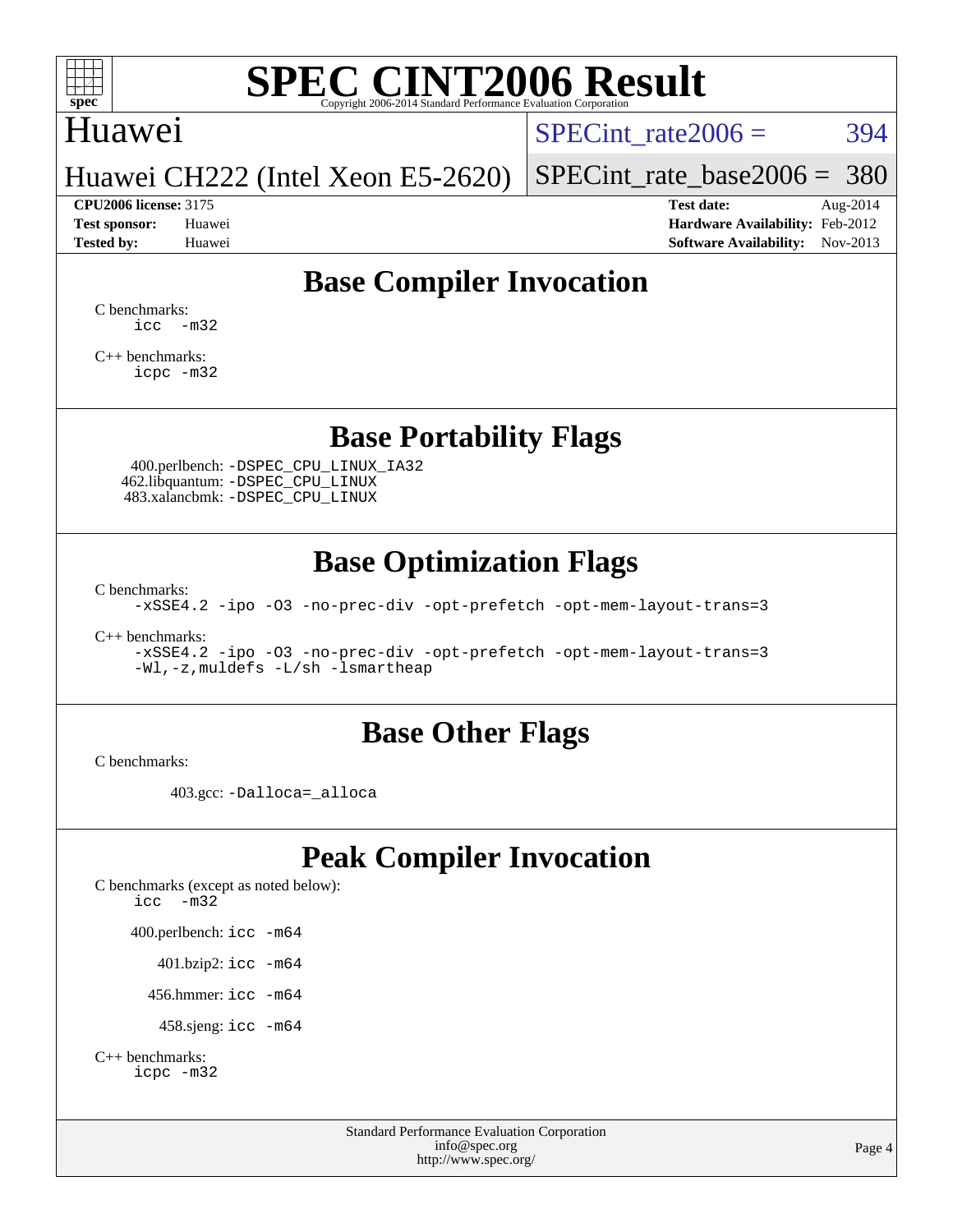

#### Huawei

SPECint rate $2006 = 394$ 

Huawei CH222 (Intel Xeon E5-2620)

[SPECint\\_rate\\_base2006 =](http://www.spec.org/auto/cpu2006/Docs/result-fields.html#SPECintratebase2006) 380

**[CPU2006 license:](http://www.spec.org/auto/cpu2006/Docs/result-fields.html#CPU2006license)** 3175 **[Test date:](http://www.spec.org/auto/cpu2006/Docs/result-fields.html#Testdate)** Aug-2014 **[Test sponsor:](http://www.spec.org/auto/cpu2006/Docs/result-fields.html#Testsponsor)** Huawei **[Hardware Availability:](http://www.spec.org/auto/cpu2006/Docs/result-fields.html#HardwareAvailability)** Feb-2012 **[Tested by:](http://www.spec.org/auto/cpu2006/Docs/result-fields.html#Testedby)** Huawei **[Software Availability:](http://www.spec.org/auto/cpu2006/Docs/result-fields.html#SoftwareAvailability)** Nov-2013

### **[Peak Portability Flags](http://www.spec.org/auto/cpu2006/Docs/result-fields.html#PeakPortabilityFlags)**

 400.perlbench: [-DSPEC\\_CPU\\_LP64](http://www.spec.org/cpu2006/results/res2014q3/cpu2006-20140807-30827.flags.html#b400.perlbench_peakCPORTABILITY_DSPEC_CPU_LP64) [-DSPEC\\_CPU\\_LINUX\\_X64](http://www.spec.org/cpu2006/results/res2014q3/cpu2006-20140807-30827.flags.html#b400.perlbench_peakCPORTABILITY_DSPEC_CPU_LINUX_X64) 401.bzip2: [-DSPEC\\_CPU\\_LP64](http://www.spec.org/cpu2006/results/res2014q3/cpu2006-20140807-30827.flags.html#suite_peakCPORTABILITY401_bzip2_DSPEC_CPU_LP64) 456.hmmer: [-DSPEC\\_CPU\\_LP64](http://www.spec.org/cpu2006/results/res2014q3/cpu2006-20140807-30827.flags.html#suite_peakCPORTABILITY456_hmmer_DSPEC_CPU_LP64) 458.sjeng: [-DSPEC\\_CPU\\_LP64](http://www.spec.org/cpu2006/results/res2014q3/cpu2006-20140807-30827.flags.html#suite_peakCPORTABILITY458_sjeng_DSPEC_CPU_LP64) 462.libquantum: [-DSPEC\\_CPU\\_LINUX](http://www.spec.org/cpu2006/results/res2014q3/cpu2006-20140807-30827.flags.html#b462.libquantum_peakCPORTABILITY_DSPEC_CPU_LINUX) 483.xalancbmk: [-DSPEC\\_CPU\\_LINUX](http://www.spec.org/cpu2006/results/res2014q3/cpu2006-20140807-30827.flags.html#b483.xalancbmk_peakCXXPORTABILITY_DSPEC_CPU_LINUX)

# **[Peak Optimization Flags](http://www.spec.org/auto/cpu2006/Docs/result-fields.html#PeakOptimizationFlags)**

[C benchmarks](http://www.spec.org/auto/cpu2006/Docs/result-fields.html#Cbenchmarks):

 400.perlbench: [-xSSE4.2](http://www.spec.org/cpu2006/results/res2014q3/cpu2006-20140807-30827.flags.html#user_peakPASS2_CFLAGSPASS2_LDCFLAGS400_perlbench_f-xSSE42_f91528193cf0b216347adb8b939d4107)(pass 2) [-prof-gen](http://www.spec.org/cpu2006/results/res2014q3/cpu2006-20140807-30827.flags.html#user_peakPASS1_CFLAGSPASS1_LDCFLAGS400_perlbench_prof_gen_e43856698f6ca7b7e442dfd80e94a8fc)(pass 1) [-ipo](http://www.spec.org/cpu2006/results/res2014q3/cpu2006-20140807-30827.flags.html#user_peakPASS2_CFLAGSPASS2_LDCFLAGS400_perlbench_f-ipo)(pass 2) [-O3](http://www.spec.org/cpu2006/results/res2014q3/cpu2006-20140807-30827.flags.html#user_peakPASS2_CFLAGSPASS2_LDCFLAGS400_perlbench_f-O3)(pass 2) [-no-prec-div](http://www.spec.org/cpu2006/results/res2014q3/cpu2006-20140807-30827.flags.html#user_peakPASS2_CFLAGSPASS2_LDCFLAGS400_perlbench_f-no-prec-div)(pass 2) [-prof-use](http://www.spec.org/cpu2006/results/res2014q3/cpu2006-20140807-30827.flags.html#user_peakPASS2_CFLAGSPASS2_LDCFLAGS400_perlbench_prof_use_bccf7792157ff70d64e32fe3e1250b55)(pass 2) [-auto-ilp32](http://www.spec.org/cpu2006/results/res2014q3/cpu2006-20140807-30827.flags.html#user_peakCOPTIMIZE400_perlbench_f-auto-ilp32)  $401.bzip2: -xSSE4.2(pass 2) -prof-qen(pass 1) -ipo(pass 2)$  $401.bzip2: -xSSE4.2(pass 2) -prof-qen(pass 1) -ipo(pass 2)$  $401.bzip2: -xSSE4.2(pass 2) -prof-qen(pass 1) -ipo(pass 2)$  $401.bzip2: -xSSE4.2(pass 2) -prof-qen(pass 1) -ipo(pass 2)$  $401.bzip2: -xSSE4.2(pass 2) -prof-qen(pass 1) -ipo(pass 2)$ [-O3](http://www.spec.org/cpu2006/results/res2014q3/cpu2006-20140807-30827.flags.html#user_peakPASS2_CFLAGSPASS2_LDCFLAGS401_bzip2_f-O3)(pass 2) [-no-prec-div](http://www.spec.org/cpu2006/results/res2014q3/cpu2006-20140807-30827.flags.html#user_peakPASS2_CFLAGSPASS2_LDCFLAGS401_bzip2_f-no-prec-div)(pass 2) [-prof-use](http://www.spec.org/cpu2006/results/res2014q3/cpu2006-20140807-30827.flags.html#user_peakPASS2_CFLAGSPASS2_LDCFLAGS401_bzip2_prof_use_bccf7792157ff70d64e32fe3e1250b55)(pass 2) [-opt-prefetch](http://www.spec.org/cpu2006/results/res2014q3/cpu2006-20140807-30827.flags.html#user_peakCOPTIMIZE401_bzip2_f-opt-prefetch) [-auto-ilp32](http://www.spec.org/cpu2006/results/res2014q3/cpu2006-20140807-30827.flags.html#user_peakCOPTIMIZE401_bzip2_f-auto-ilp32) [-ansi-alias](http://www.spec.org/cpu2006/results/res2014q3/cpu2006-20140807-30827.flags.html#user_peakCOPTIMIZE401_bzip2_f-ansi-alias)  $403.\text{sec: basepeak}$  = yes 429.mcf: basepeak = yes 445.gobmk: [-xSSE4.2](http://www.spec.org/cpu2006/results/res2014q3/cpu2006-20140807-30827.flags.html#user_peakPASS2_CFLAGSPASS2_LDCFLAGS445_gobmk_f-xSSE42_f91528193cf0b216347adb8b939d4107)(pass 2) [-prof-gen](http://www.spec.org/cpu2006/results/res2014q3/cpu2006-20140807-30827.flags.html#user_peakPASS1_CFLAGSPASS1_LDCFLAGS445_gobmk_prof_gen_e43856698f6ca7b7e442dfd80e94a8fc)(pass 1) [-prof-use](http://www.spec.org/cpu2006/results/res2014q3/cpu2006-20140807-30827.flags.html#user_peakPASS2_CFLAGSPASS2_LDCFLAGS445_gobmk_prof_use_bccf7792157ff70d64e32fe3e1250b55)(pass 2) [-ansi-alias](http://www.spec.org/cpu2006/results/res2014q3/cpu2006-20140807-30827.flags.html#user_peakCOPTIMIZE445_gobmk_f-ansi-alias) [-opt-mem-layout-trans=3](http://www.spec.org/cpu2006/results/res2014q3/cpu2006-20140807-30827.flags.html#user_peakCOPTIMIZE445_gobmk_f-opt-mem-layout-trans_a7b82ad4bd7abf52556d4961a2ae94d5) 456.hmmer: [-xSSE4.2](http://www.spec.org/cpu2006/results/res2014q3/cpu2006-20140807-30827.flags.html#user_peakCOPTIMIZE456_hmmer_f-xSSE42_f91528193cf0b216347adb8b939d4107) [-ipo](http://www.spec.org/cpu2006/results/res2014q3/cpu2006-20140807-30827.flags.html#user_peakCOPTIMIZE456_hmmer_f-ipo) [-O3](http://www.spec.org/cpu2006/results/res2014q3/cpu2006-20140807-30827.flags.html#user_peakCOPTIMIZE456_hmmer_f-O3) [-no-prec-div](http://www.spec.org/cpu2006/results/res2014q3/cpu2006-20140807-30827.flags.html#user_peakCOPTIMIZE456_hmmer_f-no-prec-div) [-unroll2](http://www.spec.org/cpu2006/results/res2014q3/cpu2006-20140807-30827.flags.html#user_peakCOPTIMIZE456_hmmer_f-unroll_784dae83bebfb236979b41d2422d7ec2) [-auto-ilp32](http://www.spec.org/cpu2006/results/res2014q3/cpu2006-20140807-30827.flags.html#user_peakCOPTIMIZE456_hmmer_f-auto-ilp32) 458.sjeng: [-xSSE4.2](http://www.spec.org/cpu2006/results/res2014q3/cpu2006-20140807-30827.flags.html#user_peakPASS2_CFLAGSPASS2_LDCFLAGS458_sjeng_f-xSSE42_f91528193cf0b216347adb8b939d4107)(pass 2) [-prof-gen](http://www.spec.org/cpu2006/results/res2014q3/cpu2006-20140807-30827.flags.html#user_peakPASS1_CFLAGSPASS1_LDCFLAGS458_sjeng_prof_gen_e43856698f6ca7b7e442dfd80e94a8fc)(pass 1) [-ipo](http://www.spec.org/cpu2006/results/res2014q3/cpu2006-20140807-30827.flags.html#user_peakPASS2_CFLAGSPASS2_LDCFLAGS458_sjeng_f-ipo)(pass 2) [-O3](http://www.spec.org/cpu2006/results/res2014q3/cpu2006-20140807-30827.flags.html#user_peakPASS2_CFLAGSPASS2_LDCFLAGS458_sjeng_f-O3)(pass 2) [-no-prec-div](http://www.spec.org/cpu2006/results/res2014q3/cpu2006-20140807-30827.flags.html#user_peakPASS2_CFLAGSPASS2_LDCFLAGS458_sjeng_f-no-prec-div)(pass 2) [-prof-use](http://www.spec.org/cpu2006/results/res2014q3/cpu2006-20140807-30827.flags.html#user_peakPASS2_CFLAGSPASS2_LDCFLAGS458_sjeng_prof_use_bccf7792157ff70d64e32fe3e1250b55)(pass 2) [-unroll4](http://www.spec.org/cpu2006/results/res2014q3/cpu2006-20140807-30827.flags.html#user_peakCOPTIMIZE458_sjeng_f-unroll_4e5e4ed65b7fd20bdcd365bec371b81f) [-auto-ilp32](http://www.spec.org/cpu2006/results/res2014q3/cpu2006-20140807-30827.flags.html#user_peakCOPTIMIZE458_sjeng_f-auto-ilp32)  $462$ .libquantum: basepeak = yes 464.h264ref: [-xSSE4.2](http://www.spec.org/cpu2006/results/res2014q3/cpu2006-20140807-30827.flags.html#user_peakPASS2_CFLAGSPASS2_LDCFLAGS464_h264ref_f-xSSE42_f91528193cf0b216347adb8b939d4107)(pass 2) [-prof-gen](http://www.spec.org/cpu2006/results/res2014q3/cpu2006-20140807-30827.flags.html#user_peakPASS1_CFLAGSPASS1_LDCFLAGS464_h264ref_prof_gen_e43856698f6ca7b7e442dfd80e94a8fc)(pass 1) [-ipo](http://www.spec.org/cpu2006/results/res2014q3/cpu2006-20140807-30827.flags.html#user_peakPASS2_CFLAGSPASS2_LDCFLAGS464_h264ref_f-ipo)(pass 2) [-O3](http://www.spec.org/cpu2006/results/res2014q3/cpu2006-20140807-30827.flags.html#user_peakPASS2_CFLAGSPASS2_LDCFLAGS464_h264ref_f-O3)(pass 2) [-no-prec-div](http://www.spec.org/cpu2006/results/res2014q3/cpu2006-20140807-30827.flags.html#user_peakPASS2_CFLAGSPASS2_LDCFLAGS464_h264ref_f-no-prec-div)(pass 2) [-prof-use](http://www.spec.org/cpu2006/results/res2014q3/cpu2006-20140807-30827.flags.html#user_peakPASS2_CFLAGSPASS2_LDCFLAGS464_h264ref_prof_use_bccf7792157ff70d64e32fe3e1250b55)(pass 2) [-unroll2](http://www.spec.org/cpu2006/results/res2014q3/cpu2006-20140807-30827.flags.html#user_peakCOPTIMIZE464_h264ref_f-unroll_784dae83bebfb236979b41d2422d7ec2) [-ansi-alias](http://www.spec.org/cpu2006/results/res2014q3/cpu2006-20140807-30827.flags.html#user_peakCOPTIMIZE464_h264ref_f-ansi-alias)

[C++ benchmarks:](http://www.spec.org/auto/cpu2006/Docs/result-fields.html#CXXbenchmarks)

 471.omnetpp: [-xSSE4.2](http://www.spec.org/cpu2006/results/res2014q3/cpu2006-20140807-30827.flags.html#user_peakPASS2_CXXFLAGSPASS2_LDCXXFLAGS471_omnetpp_f-xSSE42_f91528193cf0b216347adb8b939d4107)(pass 2) [-prof-gen](http://www.spec.org/cpu2006/results/res2014q3/cpu2006-20140807-30827.flags.html#user_peakPASS1_CXXFLAGSPASS1_LDCXXFLAGS471_omnetpp_prof_gen_e43856698f6ca7b7e442dfd80e94a8fc)(pass 1) [-ipo](http://www.spec.org/cpu2006/results/res2014q3/cpu2006-20140807-30827.flags.html#user_peakPASS2_CXXFLAGSPASS2_LDCXXFLAGS471_omnetpp_f-ipo)(pass 2) [-O3](http://www.spec.org/cpu2006/results/res2014q3/cpu2006-20140807-30827.flags.html#user_peakPASS2_CXXFLAGSPASS2_LDCXXFLAGS471_omnetpp_f-O3)(pass 2) [-no-prec-div](http://www.spec.org/cpu2006/results/res2014q3/cpu2006-20140807-30827.flags.html#user_peakPASS2_CXXFLAGSPASS2_LDCXXFLAGS471_omnetpp_f-no-prec-div)(pass 2) [-prof-use](http://www.spec.org/cpu2006/results/res2014q3/cpu2006-20140807-30827.flags.html#user_peakPASS2_CXXFLAGSPASS2_LDCXXFLAGS471_omnetpp_prof_use_bccf7792157ff70d64e32fe3e1250b55)(pass 2) [-ansi-alias](http://www.spec.org/cpu2006/results/res2014q3/cpu2006-20140807-30827.flags.html#user_peakCXXOPTIMIZE471_omnetpp_f-ansi-alias) [-opt-ra-region-strategy=block](http://www.spec.org/cpu2006/results/res2014q3/cpu2006-20140807-30827.flags.html#user_peakCXXOPTIMIZE471_omnetpp_f-opt-ra-region-strategy_a0a37c372d03933b2a18d4af463c1f69) [-Wl,-z,muldefs](http://www.spec.org/cpu2006/results/res2014q3/cpu2006-20140807-30827.flags.html#user_peakEXTRA_LDFLAGS471_omnetpp_link_force_multiple1_74079c344b956b9658436fd1b6dd3a8a) [-L/sh -lsmartheap](http://www.spec.org/cpu2006/results/res2014q3/cpu2006-20140807-30827.flags.html#user_peakEXTRA_LIBS471_omnetpp_SmartHeap_32f6c82aa1ed9c52345d30cf6e4a0499)

473.astar: basepeak = yes

Continued on next page